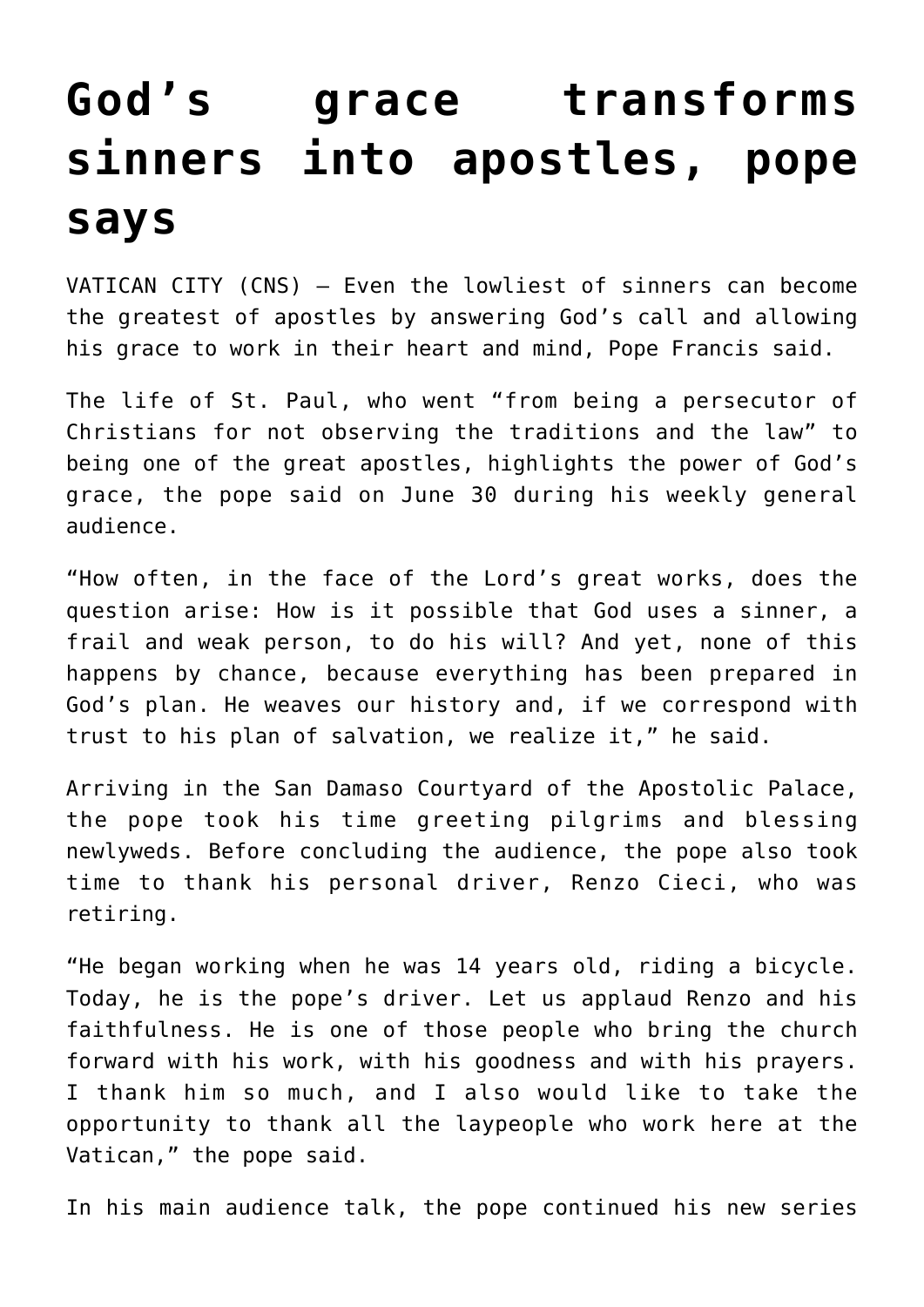of talks on the Letter to the Galatians, reflecting on the theme, "Paul, true apostle."

St. Paul shows "a father's concern" for the Christian community, he said, and in reading his Letter to the Galatians, "we immediately discover that Paul has a profound knowledge of the mystery of Christ."

When problems arise, such as the dispute over whether Gentiles must be circumcised, St. Paul did not follow "the shallow arguments used by his detractors" but instead "chose to go deeper, because what was at stake was the truth of the Gospel and the freedom of Christians."

"He does not stop at the surface of the problems, as we are often tempted to do in order to find an immediate solution that deludes us into thinking that we can all agree with a compromise," the pope said. "This is not how the Gospel works, and the apostle chose to take the more challenging route."

One of the ways St. Paul explains his reasoning is by reminding the Galatians of his history of violent persecution against Christians and "that he is a true apostle not by his own merit, but by God's calling."

"On the one hand, he insists on underlining that he had fiercely persecuted the Church and that he had been a 'blasphemer, a persecutor and a man of violence,' the pope said. "On the other hand, he highlights God's mercy toward him, which led him to experience a radical transformation, well known to all."

Pope Francis said St. Paul's "wonder and gratitude" despite his past showed that, through the grace of God, even one who fought the disciples of Christ "could become a herald among the gentiles."

"The call always implies a mission to which we are destined; that is why we are asked to prepare ourselves seriously,